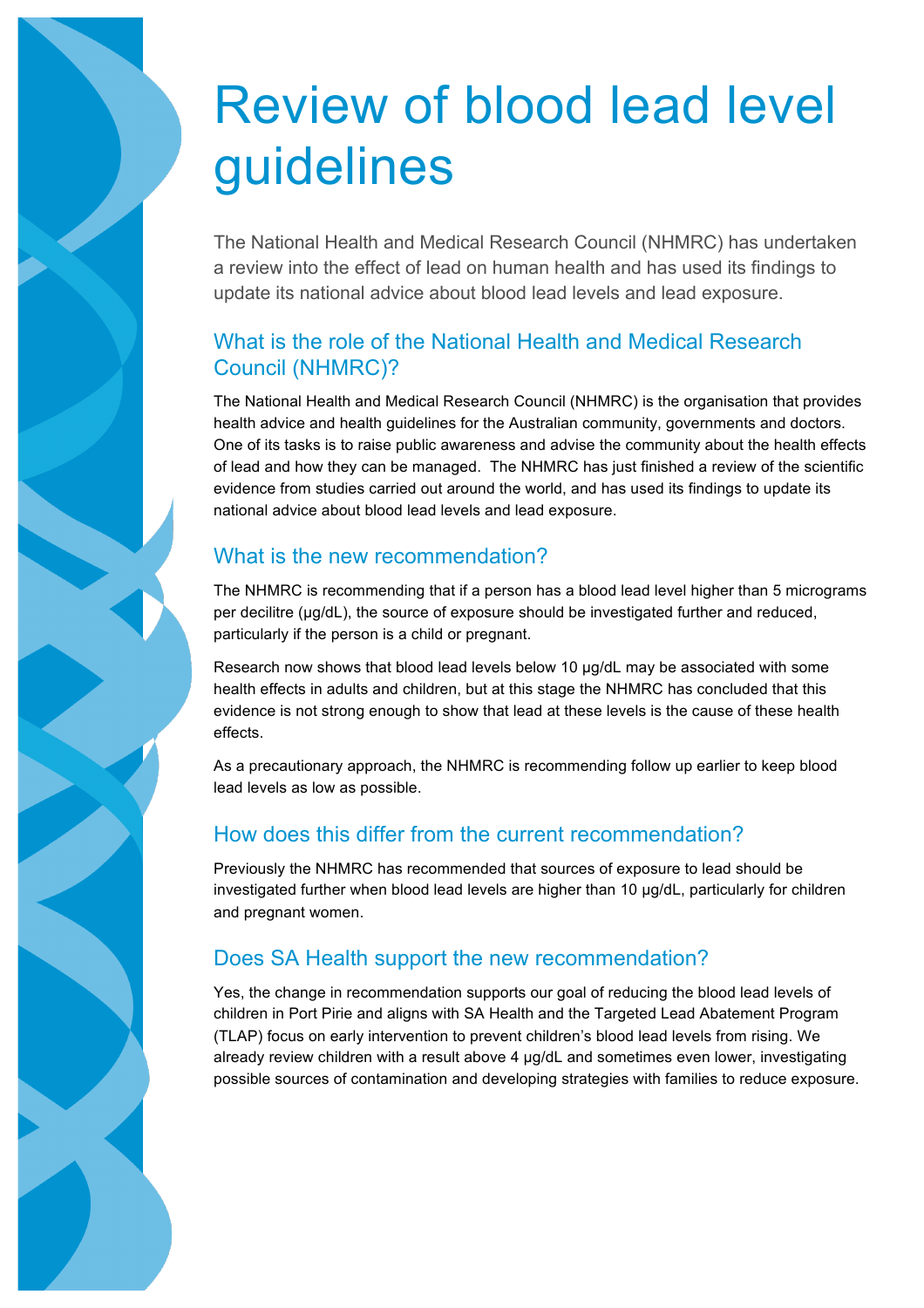# How will this impact on measures proposed to reduce lead exposure in Port Pirie?

The NHMRC recommendation lines up with improvements proposed for Port Pirie.

The \$514 million Nyrstar Smelter Redevelopment program is on track to be commissioned in 2016. It's estimated that emission improvements from this upgrade will reduce, over three to four years, the percentage of children above 10 µg/dL to less than 10%. It is estimated that in combination with the TLAP this percentage will reduce to 5%.

TLAP is a joint program of Nyrstar and the SA Government. This program will invest \$50 million over 10 years and focuses on reducing lead exposure in the community.

This program is enhancing the work already being done in the Port Pirie community to reduce lead exposure and is identifying new ways to further improve blood lead levels.

A major part of TLAP is its early intervention initiative where funds are being invested to strengthen SA Health's lead program so we are able to better target exposure reduction to more children and pregnant women at younger ages before blood lead levels start to rise.

TLAP's focus is consistent with the NHMRC's recommended investigation level of 5 µg/dL and strengthens the use of SA Health's investigation level of 4  $\mu$ g/dL.

#### Will the blood testing program change?

The blood testing program in Port Pirie will not change. The staff at the Environmental Health Centre will still schedule tests as they have always done.

You do not need to have your child re-tested. Children are generally tested once a year or more frequently if they have elevated blood lead levels because their results help work out the best way to reduce their lead exposure quickly.

SA Health's quarterly reports will be changed to report on the percentage of children above 5 µg/dL to reflect the new recommendation, as well as the other blood lead measures used to monitor the lead exposure of the population.

#### Is my child at risk if they have a reading above 5 µg/dL?

The review indicates a reading between five and 10 µg/dL does not indicate that lead causes noticeable health effects in individuals.

However the review states a reading above five  $\mu$ g/dL does indicate exposure to lead at a higher level than is typically found in Australia and an investigation to determine the cause of exposure is recommended.

SA Health will review your child's health and work with you to identify where your child is coming into contact with lead and work out a plan to reduce their exposure.

#### How does SA Health assess lead exposure?

SA Health asks a range of questions about children's health, living environment and lifestyle to identify any exposure to lead that can be prevented or reduced.

In addition to booking annual blood tests, follow-up blood tests to monitor levels may be required. SA Health also looks at children's indoor and outdoor environments during home visits where samples of dust, paint and soil around homes may be collected to measure lead levels.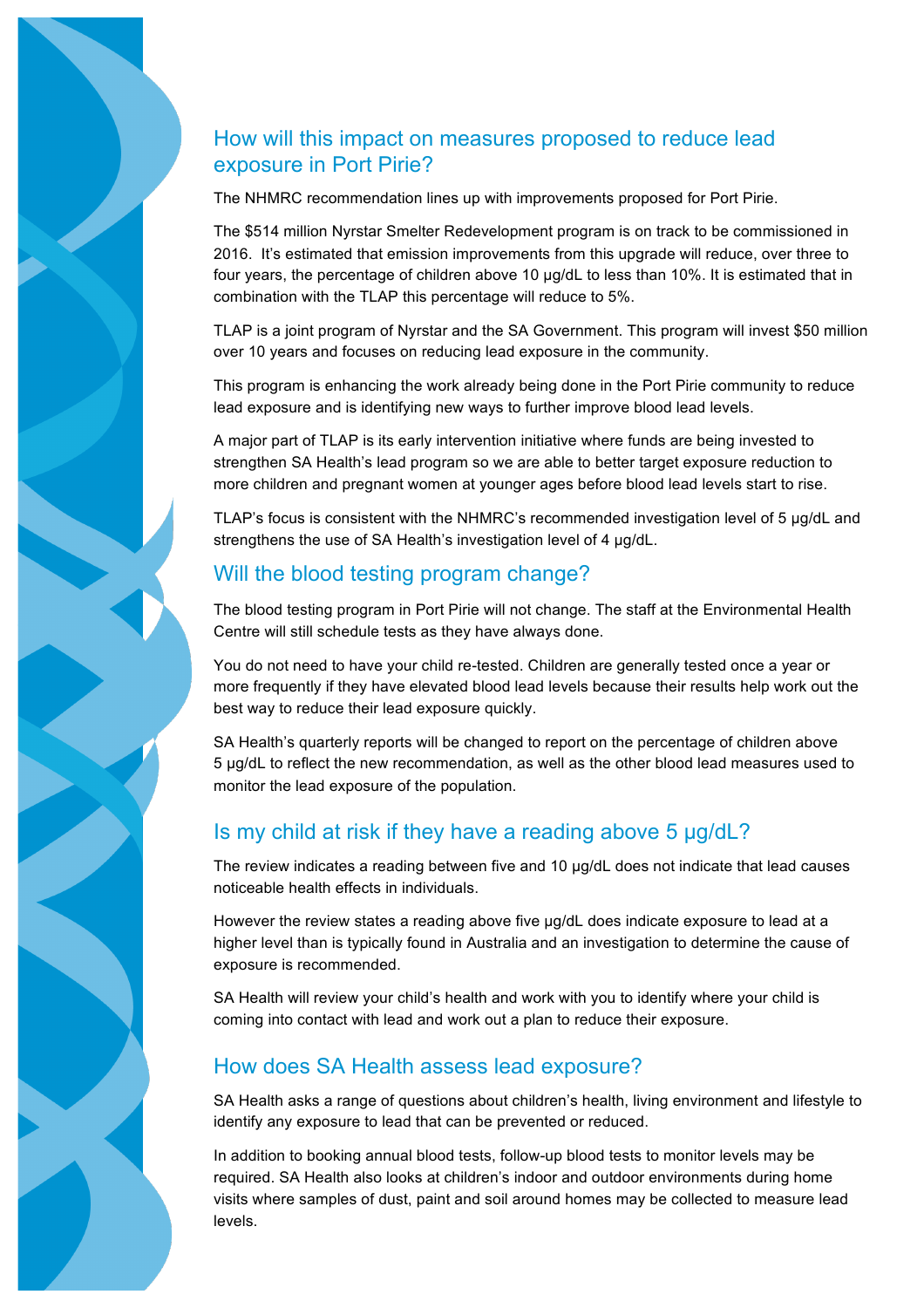SA Health staff use the information to develop plans with families to help reduce exposure. This can involve educating families about how to identify sources of lead and working with parents to make sure children's living spaces are as dust free as possible.

Each family's situation is different. Some of the interventions SA Health uses to help families reduce lead exposure may include providing cleaning supplies and safe sleeping equipment, cleaning homes, greening and mulching exposed soil, subsidised additional childcare, home repairs or assistance with referrals to medical practitioners or other agencies especially for families facing difficult circumstances.

#### What are the health risks of lead in blood?

At blood lead levels below 5 µg/dL, the scientific evidence does not show effects on a person's health, so no particular action or treatment is needed.

At levels between 5 and 10 µg/dL health effects have been observed at a population level but it is not clear if these were caused by exposure to lead or by other health and lifestyle factors. Possible health effects include reduced IQ, academic achievement and behavioural problems, delayed puberty and increased blood pressure in adults. The NHMRC advises that the effects are likely to be small at these levels and studies could not determine that lead exposure at these levels directly causes the effects.

At levels above 10 µg/dL, it is well-established that exposure to lead can have harmful effects on a number of body functions and organs in both adults and children. This can include effects on blood pressure, kidneys, blood cells and the brain and nervous system. At levels above 100 µg/dL, the effects can become life threatening. The blood lead level at which people have clinical symptoms varies between individuals, with more severe effects seen at higher blood lead levels.

Lead poisoning is a health condition caused by the absorption of lead into the body. It can only be diagnosed by a medical practitioner based on the clinical signs and symptoms measured or tested in a person who has been exposed to lead. When lead poisoning is diagnosed medical management is required. Treatment with chelation medicine may be considered by Specialist Clinicians when an adult has a blood lead level above 70 µg/dL or a child has a level above 45 µg/dL.